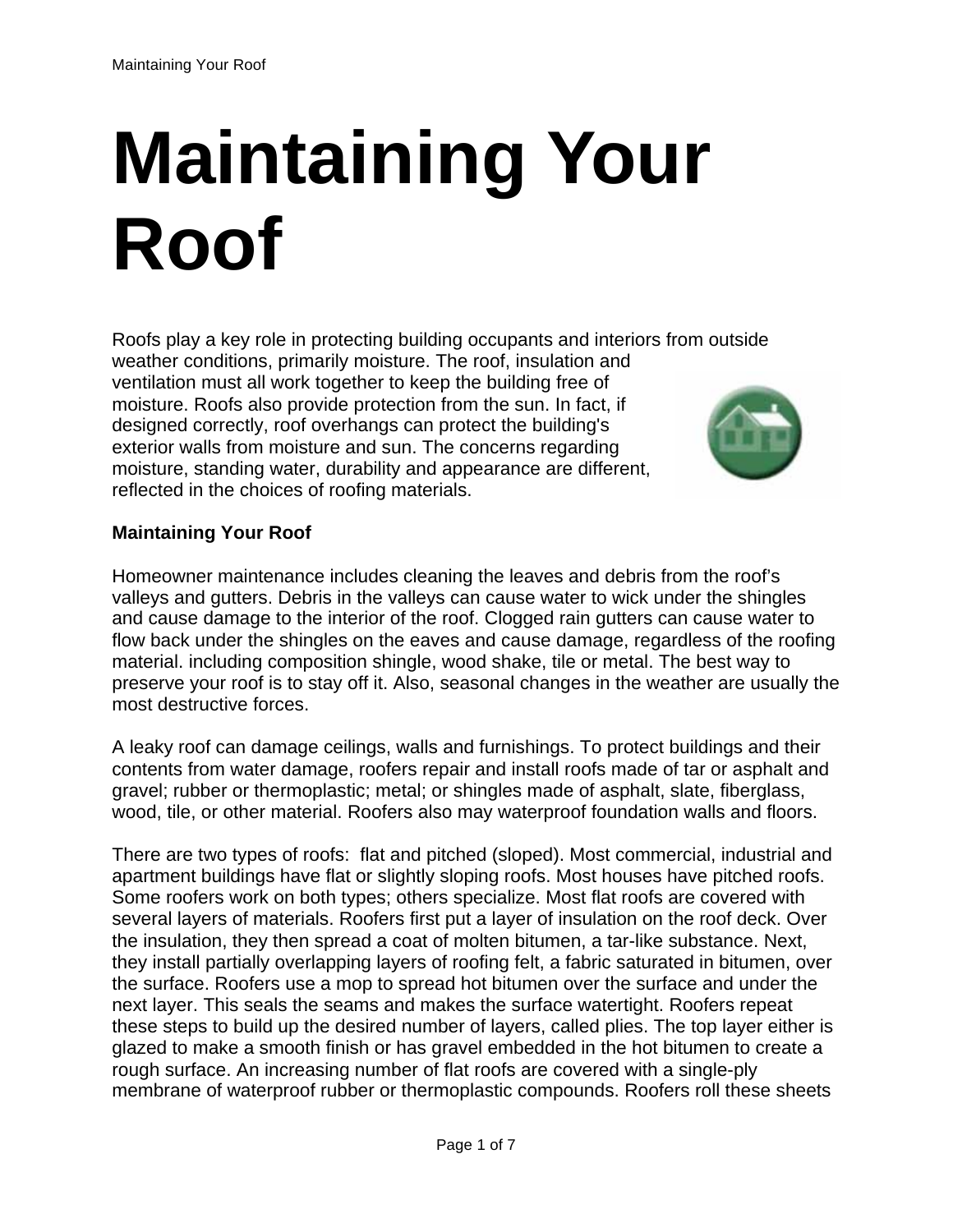over the roof's insulation and seal the seams. Adhesive mechanical fasteners, or stone ballast hold the sheets in place. The building must be of sufficient strength to hold the ballast.

Most residential roofs are covered with shingles. To apply shingles, roofers first lay, cut, and tack 3-foot strips of roofing felt lengthwise over the entire roof. Then, starting from the bottom edge, they staple or nail overlapping rows of shingles to the roof. Workers measure and cut the felt and shingles to fit intersecting roof surfaces and to fit around vent pipes and chimneys. Wherever two roof surfaces intersect, or where shingles reach a vent pipe or chimney, roofers cement or nail flashing strips of metal or shingle over the joints to make them watertight. Finally, roofers cover exposed nailheads with roofing cement or caulking to prevent water leakage. Roofers who use tile, metal shingles or shakes follow a similar process. Some roofers also water-proof and dampproof masonry and concrete walls and floors. To prepare surfaces for waterproofing, they hammer and chisel away rough spots, or remove them with a rubbing brick, before applying a coat of liquid waterproofing compound. They also may paint or spray surfaces with a waterproofing material, or attach a waterproofing membrane to surfaces. When damp-proofing, they usually spray a bitumen-based coating on interior or exterior surfaces.

# **A number of roofing materials are available...**

# **Asphalt**

Asphalt is the most commonly used roofing material. Asphalt products include shingles, roll-roofing, built-up roofing, and modified bitumen membranes. Asphalt shingles are typically the most common and economical choice for residential roofing. They come in a variety of colors, shapes and textures. There are four different types: strip, laminated, interlocking, and large individual shingles. Laminated shingles consist of more than one layer of tabs to provide extra thickness. Interlocking shingles are used to provide greater wind resistance. And large individual shingles generally come in rectangular and hexagonal shapes. Roll-roofing products are generally used in residential applications, mostly for underlayments and flashings. They come in four different types of material: smooth-surfaced, saturated felt, specialty-eaves flashings, and mineral-surfaced. Only mineral-surfaced is used alone as a primary roof covering for small buildings, such as sheds. Smooth-surfaced products are used primarily as flashing to seal the roof at intersections and protrusions, and for providing extra deck protection at the roof's eaves and valleys. Saturated felt is used as an underlayment between the roof deck and the roofing material. Specialty-eaves flashings are typically used in climates where ice dams and water backups are common. Built-up roofing (or BUR) is the most popular choice of roofing used on commercial, industrial and institutional buildings. BUR is used on flat and low-sloped roofs and consists of multiple layers of bitumen and ply sheets. Components of a BUR system include the roof deck, a vapor retarder, insulation, membrane, and surfacing material. A modified bitumen-membrane assembly consists of continuous plies of saturated felts, coated felts, fabrics or mats between which alternate layers of bitumen are applied, either surfaced or unsurfaced. Factory surfacing, if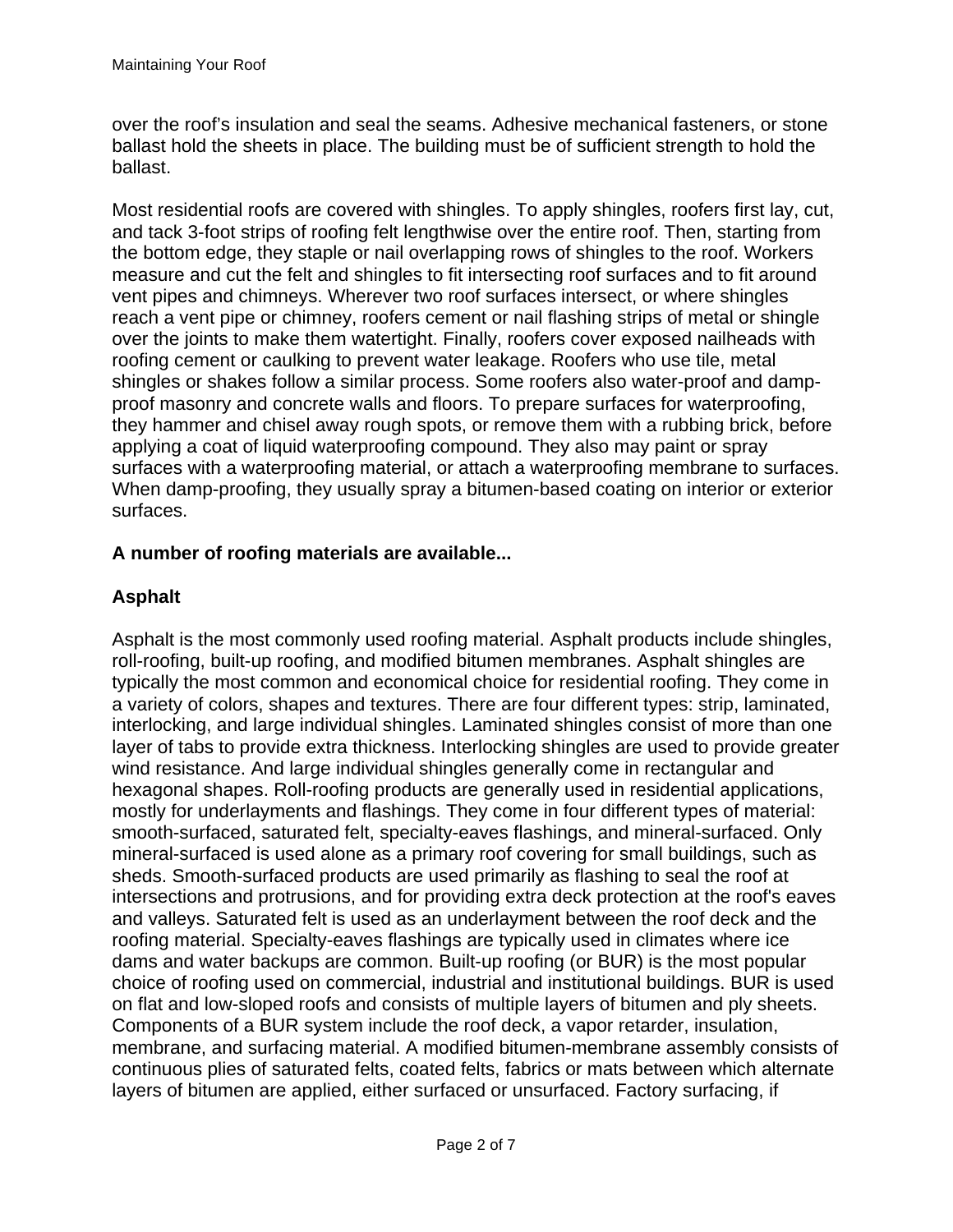applied, includes mineral granules, slag, aluminum or copper. The bitumen determines the membrane's physical characteristics and provides primary waterproofing protection, while the reinforcement adds strength, puncture-resistance and overall system integrity.

## **Metal**

Most metal roofing products consist of steel or aluminum, although some consist of copper and other metals. Steel is invariably galvanized by the application of a zinc or a zinc-aluminum coating, which greatly reduces the rate of corrosion. Metal roofing is available as traditional seam and batten, tiles, shingles and shakes. Products also come in a variety of styles and colors. Metal roofs with solid sheathing control noise from rain, hail and bad weather just as well as any other roofing material. Metal roofing can also help eliminate ice damming at the eaves. And in wildfire-prone areas, metal roofing helps protect buildings from fire, should burning embers land on the roof. Metal roofing costs more than asphalt, but it typically lasts two to three times longer than asphalt and wood shingles.

## **Wood**

Wood shakes offer a natural look with a lot of character. Because of variations in color, width, thickness, and cut of the wood, no two shake roofs will ever look the same. Wood offers some energy benefits, too. It helps to insulate the attic, and it allows the house to breathe, circulating air through the small openings under the felt rows on which wooden shingles are laid. A wood shake roof, however, demands proper maintenance and repair, or it will not last as long as other products. Mold, rot and insects can become a problem. The life-cycle cost of a shake roof may be high, and old shakes can't be recycled. Most wood shakes are unrated by fire safety codes. Many use wipe or sprayon fire retardants, which offer less protection and are only effective for a few years. Some pressure-treated shakes are impregnated with fire retardant and meet national fire safety standards. Installing wood shakes is more complicated than roofing with composite shingles, and the quality of the finished roof depends on the experience of the contractor, as well as the caliber of the shakes used. The best shakes come from the heartwood of large, old cedar trees, which are difficult to find. Some contractors maintain that shakes made from the outer wood of smaller cedars, the usual source today, are less uniform, more subject to twisting and warping, and don't last as long.

## **Concrete and Tile**

Concrete tiles are made of extruded concrete that is colored. Traditional roofing tiles are made from clay. Concrete and clay tile roofing systems are durable, aesthetically appealing, and low in maintenance. They also provide energy savings and are environmentally friendly. Although material and installation costs are higher for concrete and clay tile roofs, when evaluated on a price-versus-performance basis, they may outperform other roofing materials. Tile adorns the roofs of many historic buildings, as well as modern structures. In fact, because of its extreme durability, longevity and safety, roof tile is the most prevalent roofing material in the world. Tested over centuries, roof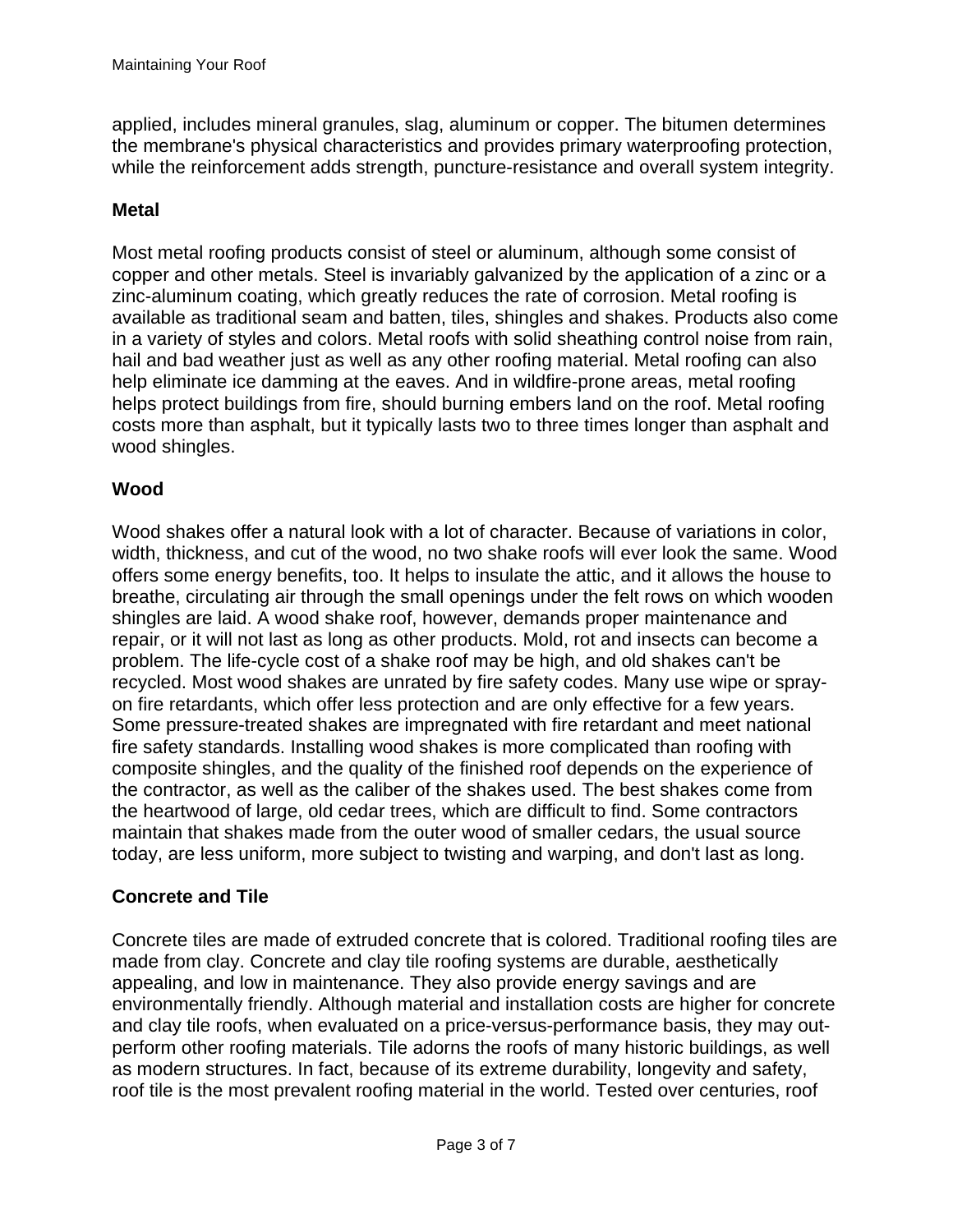tile can successfully withstand the most extreme weather conditions including hail, high wind, earthquakes, scorching heat, and harsh freeze-thaw cycles. Concrete and clay roof tiles also have unconditional Class A fire ratings, which means that, when installed according to building code, roof tile is non-combustible and maintains that quality throughout its lifetime. In recent years, manufacturers have developed new watershedding techniques and, for high-wind situations, new adhesives and mechanical fasteners. Because the ultimate longevity of a tile roof also depends on the quality of the sub-roof, roof tile manufacturers are also working to improve flashings and other aspects of the underlayment system. Under normal circumstances, properly installed tile roofs are virtually maintenance-free. Unlike other roofing materials, roof tiles actually become stronger over time. Because of roof tile's superior quality and minimal maintenance requirements, most roof tile manufacturers offer warranties that range from 50 years to the lifetime of the structure.

Concrete and clay tile roofing systems are also energy-efficient, helping to maintain livable interior temperatures (in both cold and warm climates) at a lower cost than other roofing systems. Because of the thermal capacity of roof tiles and the ventilated air space that their placement on the roof surface creates, a tile roof can lower airconditioning costs in hotter climates, and produce more constant temperatures in colder regions, which reduces potential ice accumulation. Tile roofing systems are made from naturally occurring materials and can be easily recycled into new tiles or other useful products. They are produced without the use of chemical preservatives, and do not deplete limited natural resources.

# **Single-Ply**

Single-ply membranes are flexible sheets of compounded synthetic materials that are manufactured in a factory. There are three types of membranes: thermosets, thermoplastics, and modified bitumens. These materials provide strength, flexibility, and long-lasting durability. The advantages of pre-fabricated sheets are the consistency of the product quality, the versatility in their attachment methods, and, therefore, their broader applicability. They are inherently flexible, used in a variety of attachment systems, and compounded for long-lasting durability and watertight integrity for years of roof life. Thermoset membranes are compounded from rubber polymers. The most commonly used polymer is EPDM (often referred to as "rubber roofing"). Thermoset membranes make successful roofing materials because they can withstand the potentially damaging effects of sunlight and most common chemicals generally found on roofs. The easiest way to identify a thermoset membrane is by its seams, which require the use of adhesive, either liquid or tape, to form a watertight seal at the overlaps. Thermoplastic membranes are based on plastic polymers. The most common thermoplastic is PVC (polyvinyl chloride) which has been made flexible through the inclusion of certain ingredients called plasticizers. Thermoplastic membranes are identified by seams that are formed using either heat or chemical welding. These seams are as strong or stronger than the membrane itself. Most thermoplastic membranes are manufactured to include a reinforcement layer, usually polyester or fiberglass, which provides increased strength and dimensional stability. Modified bitumen membranes are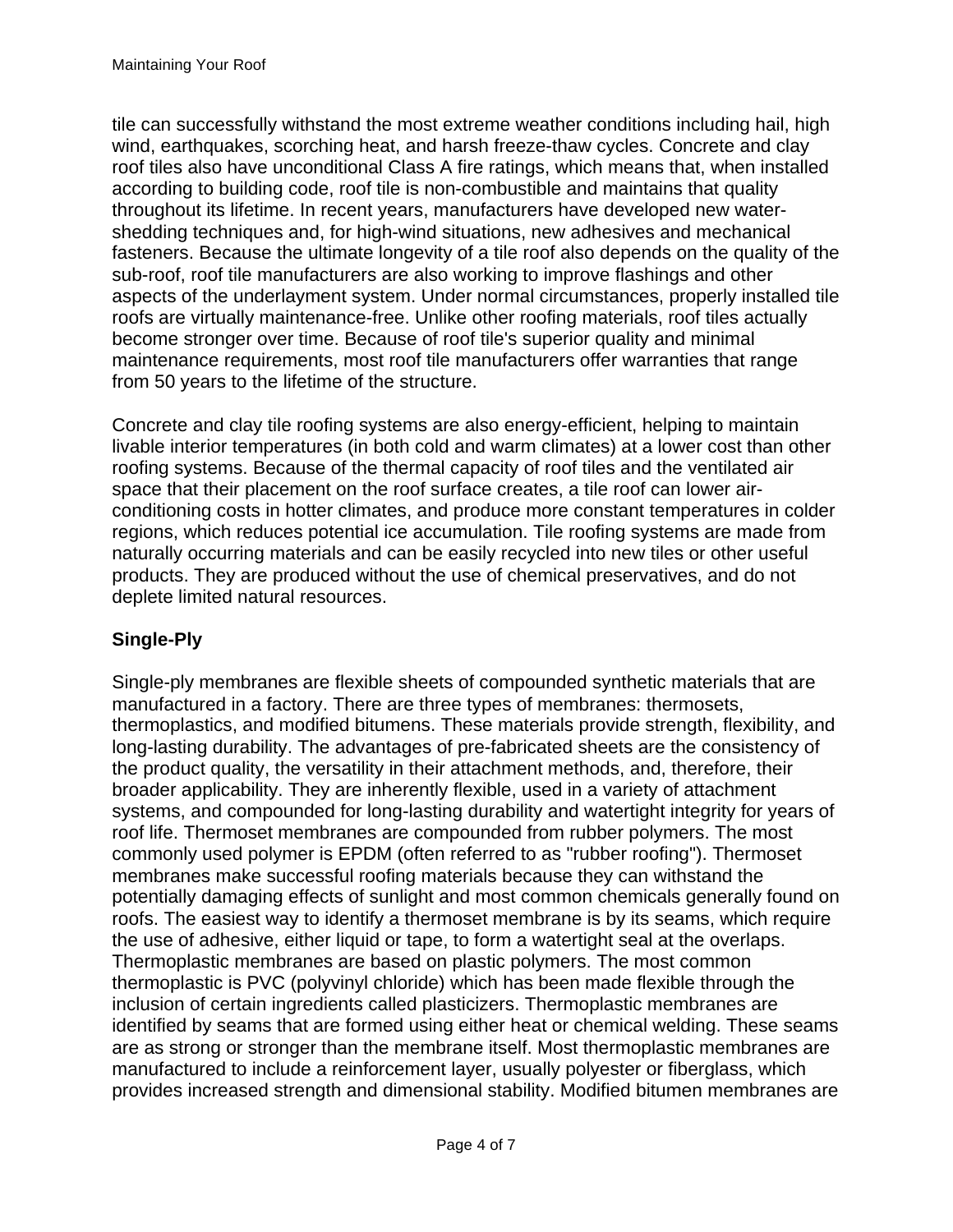hybrids that incorporate the high-tech formulation and pre-fabrication advantages of single-ply with some of the traditional installation techniques used in built-up roofing. These materials are factory-fabricated layers of asphalt, "modified" using a rubber or plastic ingredient for increased flexibility, and combined with reinforcement for added strength and stability. There are two primary modifiers used today: APP (atactic polypropylene) and SBS (styrene butadiene styrene). The type of modifier used may determine the method of sheet installation. Some are mopped down using hot asphalt, and some use torches to melt the asphalt so that it flows onto the substrate. The seams are sealed by the same technique.

# **Are You at Risk?**

If you aren't sure whether your house is at risk from natural disasters, check with your local fire marshal, building official, city engineer, or planning and zoning administrator. They can tell you whether you are in a hazard area. Also, they usually can tell you how to protect yourself and your house and property from damage. It is never a bad idea to ask an InterNACHI inspector whether your roof is in need of repair during your next scheduled inspection. Protection can involve a variety of changes to your house and property which that can vary in complexity and cost. You may be able to make some types of changes yourself. But complicated or large-scale changes and those that affect the structure of your house or its electrical wiring and plumbing should be carried out only by a professional contractor licensed to work in your state, county or city. One example is fire protection, accomplished by replacing flammable roofing materials with fire-resistant materials. This is something that most homeowners would probably hire a contractor to do.

# **Replacing Your Roof**

The age of your roof is usually the major factor in determining when to replace it. Most roofs last many years, if properly installed, and often can be repaired rather than replaced. An isolated leak usually can be repaired. The average life expectancy of a typical residential roof is 15 to 20 years. Water damage to a home's interior or overhangs is commonly caused by leaks from a single weathered portion of the roof, poorly installed flashing, or from around chimneys and skylights. These problems do not necessarily mean you need a new roof.

# **Fire-Resistant Materials**



Some roofing materials, including asphalt shingles, and especially wood shakes, are less resistant to fire than others. When wildfires and brush fires spread to houses, it is often because burning branches, leaves, and other debris buoyed by the heated air and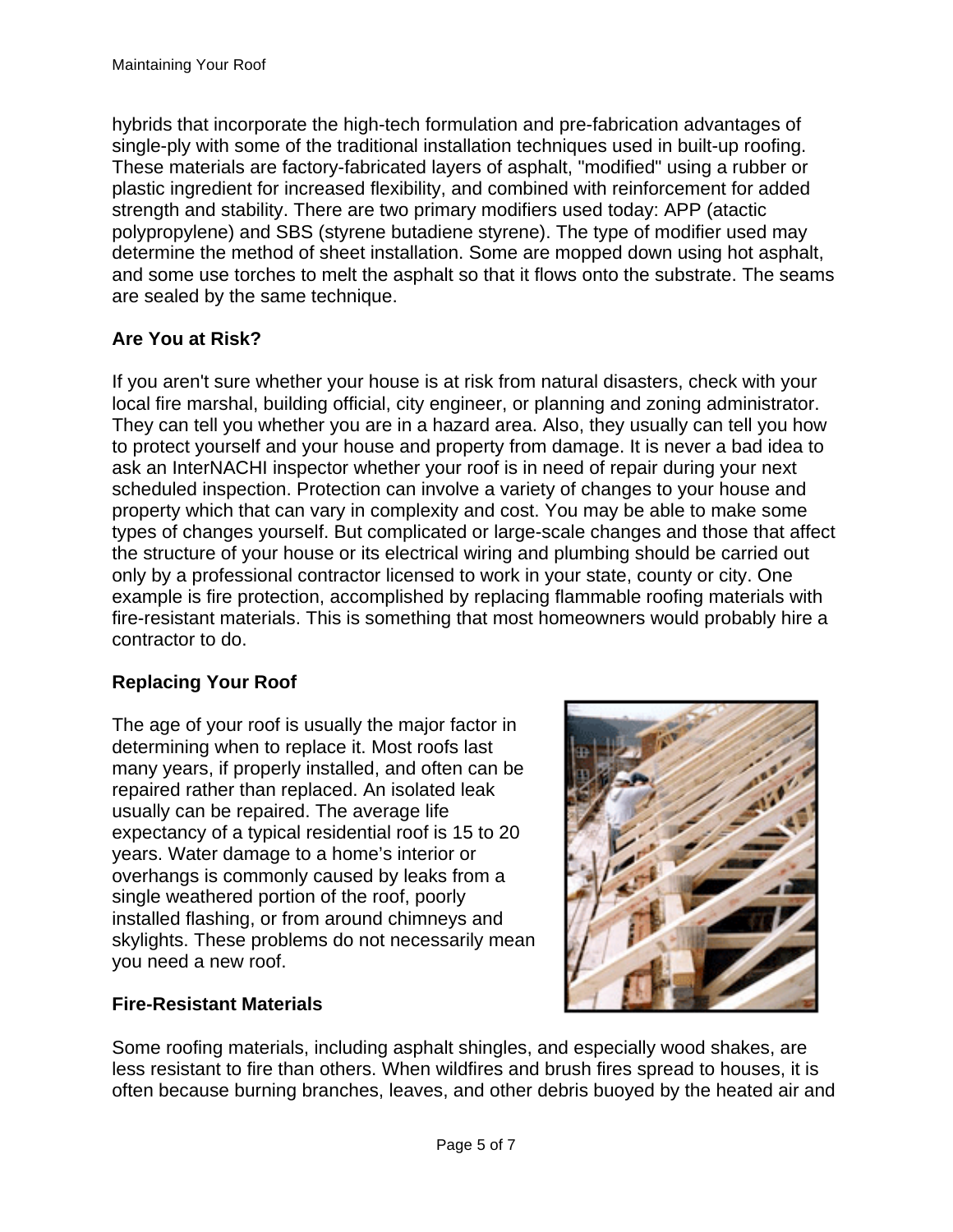carried by the wind fall onto roofs. If the roof of your house is covered with wood or asphalt shingles, you should consider replacing them with fire-resistant materials. You can replace your existing roofing materials with slate, terra cotta or other types of tile, or standing-seam metal roofing. Replacing roofing materials is difficult and dangerous work. Unless you are skilled in roofing and have all the necessary tools and equipment, you will probably want to hire a roofing contractor to do the work. Also, a roofing contractor can advise you on the relative advantages and disadvantages of various fireresistant roofing materials.

# **Hiring a Licensed Contractor**

One of the best ways to select a roofing contractor is to ask friends and relatives for recommendations. You may also contact a professional roofers association for referrals. Professional associations have stringent guidelines for their members to follow. The roofers association in your area will provide you with a list of available contractors. Follow these guidlines when selecting a contractor:

- get three references and review their past work;
- get at least three bids;
- get a written contract, and don't sign anything until you completely understand the terms;
- pay 10% down or \$1,000 whichever is less;
- don't let payments get ahead of the work;
- don't pay cash;
- don't make final payment until you're satisfied with the job; and
- don't rush into repairs or be pressured into making an immediate decision.

### **You've Chosen the Contractor... What About the Contract?**



Make sure everything is in writing. The contract is one of the best ways to prevent problems before you begin. The contract protects you and the contractor by including everything you have both agreed upon. Get all promises in writing and spell out exactly what the contractor will and will not do.

### **...and Permits?**

Your contract should call for all work to be performed in accordance with all applicable building codes. The building codes set minimum safety standards for construction. Generally, a building permit is required whenever structural work is involved. The contractor should obtain all necessary building permits. If this is not specified in the contract, you may be held legally responsible for failure to obtain the required permits. The building department will inspect your roof when the project has reached a certain stage, and again when the roof is completed.